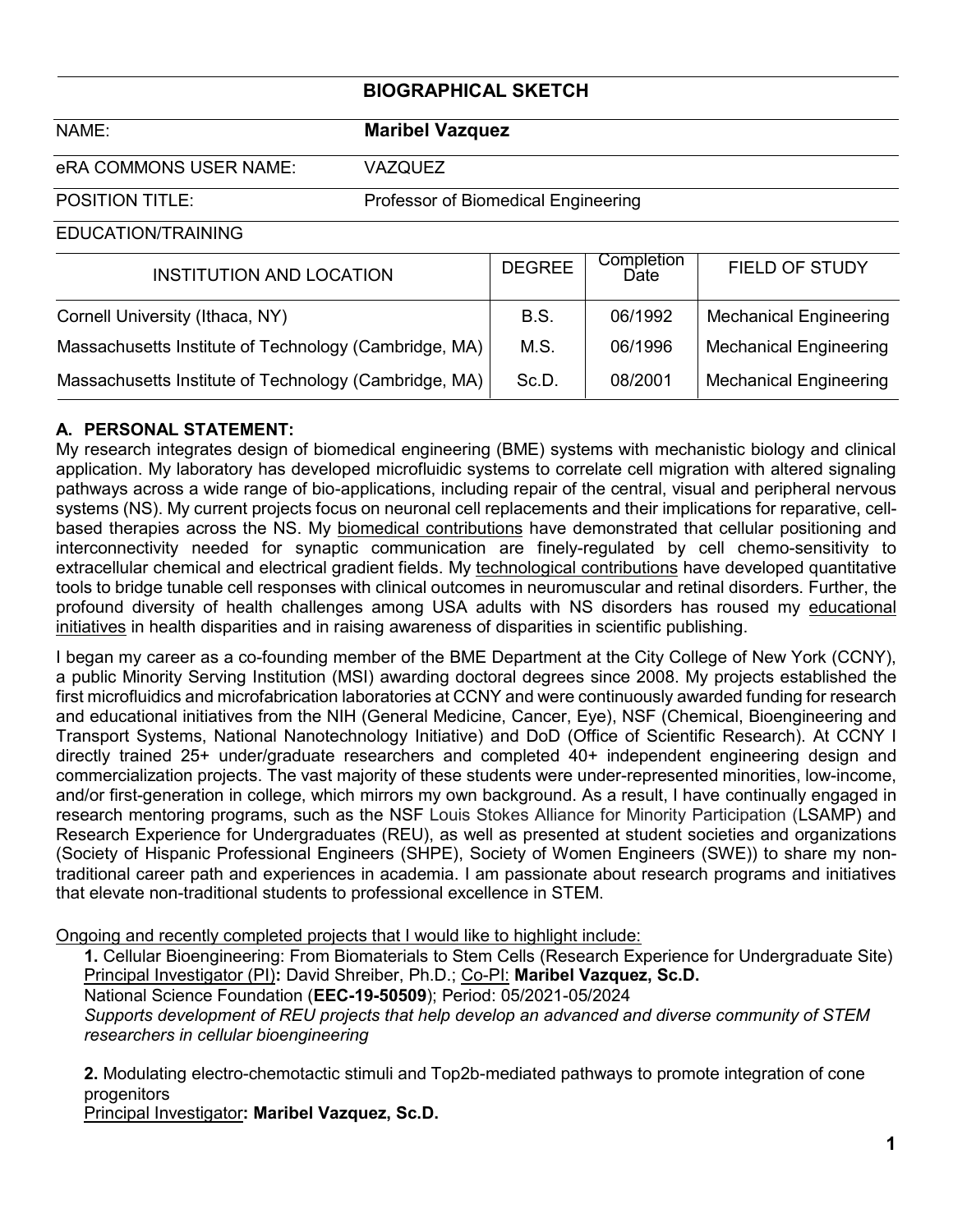National Eye Institute (R21 **EY031439-01**); Period: 05/2020-2/2022 *Supports examination of external stimuli to impact integration of transplanted retinal cells* 

**3.** A combinatory microfluidic and in vivo modeling approach to evaluate collective migration during retinogenesis

Principal Investigator**: Maribel Vazquez, Sc.D.**

National Science Foundation (**CBET 1804411**); Period: 8/2018-8/2022 *Supports development of microfluidic testing systems to predict changes in the collective behavior of genetically-modified retinal progenitor populations during in vivo development of Drosophila Melanogaster*

**4.** Emergent Behaviors of Integrated Biological Systems (EBICS II) Principal Investigator: Roger Kamm, Ph.D.; Subcontract-PI: **Maribel Vazquez, Sc.D.** National Science Foundation (**CBET 0939511**); Period: 7/2010-8/2022 *Supports development of microfluidics to examine glial-neuronal interactions.*

# **B. POSITIONS, SCIENTIFIC APPOINTMENTS, AND HONORS**

Appointments

| 1992-1994 | Mechanical Engineer-Cleanroom Support, Intel Corporation (Portland, OR)                 |
|-----------|-----------------------------------------------------------------------------------------|
| 1994-1996 | Cleanroom Development and Micro-contamination, Intel Corporation (Santa Clara, CA)      |
| 1997-1999 | Teaching Assistant, MIT Dept. of Mechanical Engineering (Cambridge, MA)                 |
| 1999-2001 | Research Assistant, MIT Whitehead Institute for Biomedical Research (Cambridge, MA)     |
| 2001-2002 | Assistant Professor, Dept. of Mechanical Engineering, City College of New York (NY)     |
| 2002-2005 | Assistant Professor, Dept. of Biomedical Engineering, City College of New York (NY)     |
| 2006-2018 | Associate Professor, Dept. of Biochemistry, Graduate City University of New York (NY)   |
| 2007-2018 | Associate Professor (Tenured), Dept. of Biomedical Engineering, CCNY (NY)               |
| 2019-2020 | Associate Professor (Tenured), Dept. of Biomedical Engineering, Rutgers University (NJ) |
| 2021-Now  | Full Professor (Tenured), Dept. of Biomedical Engineering, Rutgers University (NJ)      |

#### **Selected Honors:**

| 1996-1999 | Intel Cooperative Graduate Fellowship-GEM: MIT (Cambridge, MA)                        |
|-----------|---------------------------------------------------------------------------------------|
| 2002-2006 | Harold Shames Junior BME Faculty Chair: CCNY (New York, NY)                           |
| 2004      | American Association for the Advancement of Science (AAAS) Honoree: Latin American    |
|           | Lecture Series for Women in Science and Engineering (Brazil, Panama, Uruguay)         |
| 2007      | Mentoring Award: Alfred P. Sloan Foundation for Minority Education (NY)               |
| 2010      | Cellular and Molecular Bioengineering: Best BMES Conference Paper (TX)                |
| 2013      | Univision TV New York (Ch41) Technical Feature, 'STEM and the Elusive Role Model'     |
| 2014      | Coulter College for Translation of BME Innovation: Faculty Design Advisor Winner (FL) |
| 2015      | Biomedical Engineering Society (BMES): Department Diversity Award (FL)                |
| 2016      | Gordon Research Conference in Microfluidics (Italy): Invited Speaker and Panelist     |
| 2017      | President's Award for Excellence in Mentoring, Research and Teaching, CCNY (NY)       |
| 2020      | Induction into the American Institute of Medical and Biological Engineers (AIMBE)     |

#### Professional Service:

| 2001-2006 | Co-founding member, Dept. of Biomedical Engineering, City College of New York |
|-----------|-------------------------------------------------------------------------------|
| 2002-2010 | MIT Mechanical Engineering Review Committee, Alumna Member                    |
| 2003-Now  | Society of Hispanic Professional Engineers, Academic Member                   |
| 2002-Now  | Biomedical Engineering Society, Active Member and Session(s) Co-Chair         |
| 2005-Now  | NSF Proposal Reviewer (EEC, MRI, CBET Divisions)                              |
| 2005-Now  | NIH Study Section Ad-hoc Reviewer and Special Emphasis Panelist               |
|           | NIGMS, NCI Special Emphasis Panels (SEP)                                      |
|           |                                                                               |

- Instrumentation and Systems Development [ISD]
	- NEI Audacious Goals Initiative [AGI]

2008-2013 Fund for the City of New York, Sloan Awards for Excellence in K-12 Teaching Science and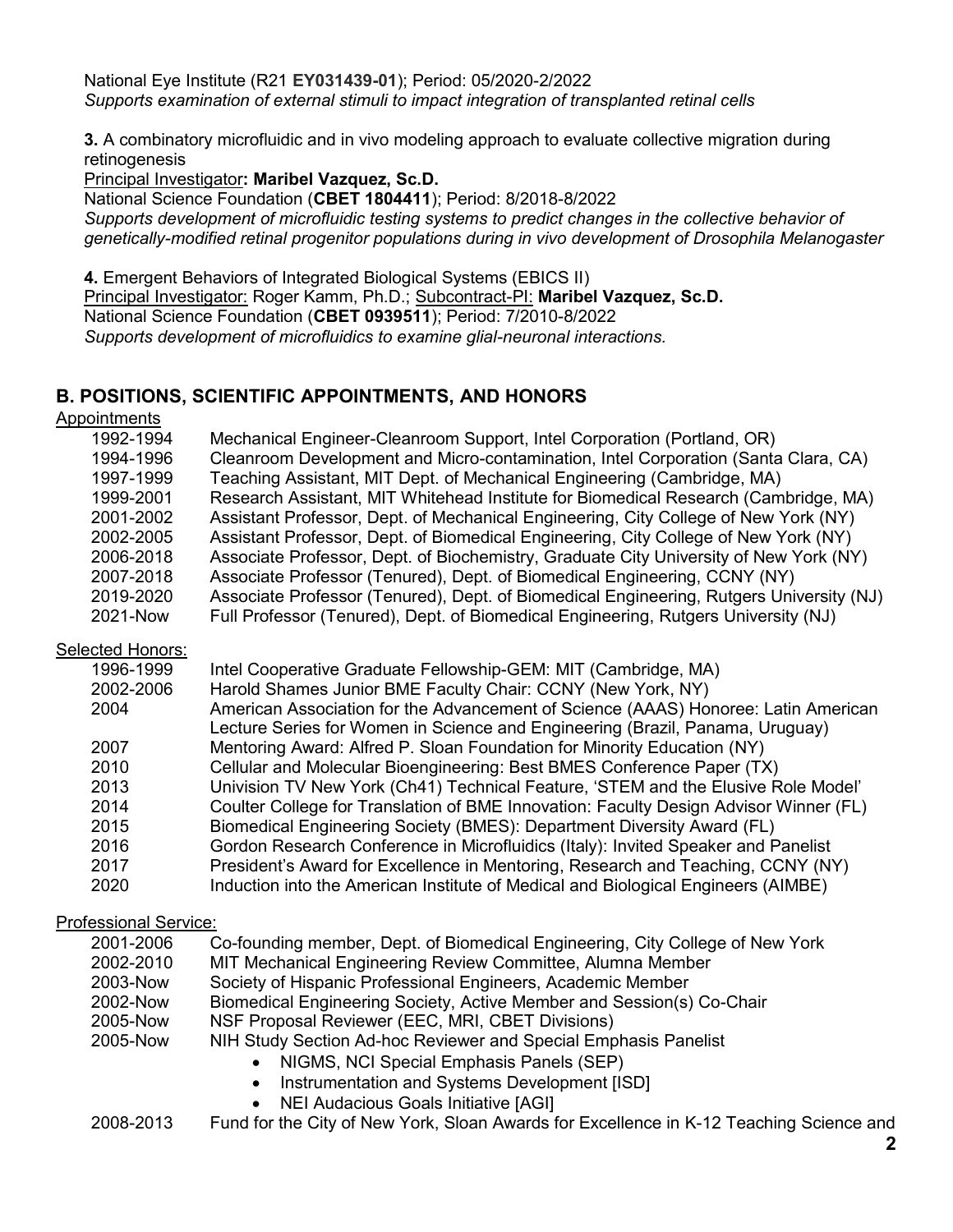#### Mathematics, Selections Panel 2008-2016 Undergraduate Curriculum and ABET Chair, City College of New York 2014-2016 Graduate Officer, Master's in Translational Medicine, City College of New York 2017-Now NIH U54 Minority Partnership Advisory Council 2020-Now AIMBE Nominations Review Committee (Tissue Engineering); Operations Committee 2021-Now Director of Faculty Development and Diverse Scholar Engagement, Rutgers University

# **C. CONTRIBUTIONS TO SCIENCE:**

# **1. Bionanotechnology**

My early work examined how cell connectivity and communication is altered during manipulation and mechanical loading of matrix-laden suspensions in vitro. In complement, we developed bionanotechnology to investigate the mechanisms that underlie the cell responses observed. Through these projects, we were among the first groups to achieve live-cell cytoplasmic delivery of functionalized nanoprobes.

- a. Kong, Q.J.; **Vazquez, M**., 'Three-Dimensional Cellular Networking in Collagen Gels Populated with Medial Collateral Ligament Fibroblasts,' Cell Comm Adhes., 2006 Jun;13(3):139-49.
- b. Kong, Q.J.; **Vazquez, M**., 'Flow-induced shear stresses increase the number of cell-cell contacts within extracellular matrix,' J Biomed Mater Res A. 2009 Jun 15; 89.
- c. Sabharwal, N.; Holland, E.C.; **Vazquez, M**., 'Nanolabeling of Activated Glial Progenitors,' Ann Biomed Eng. 2009 Oct: 37(10):1967-73.
- d. Dudu V.; Rotari V.; **Vazquez M**., 'Sendai Virus-based Liposomes Enable Targeted Cytosolic Delivery of Nanoparticles in Brain Tumor-Derived Cells,' J Nanobiotechnology. 2012 Feb 17;10:9 (Cover Article)

## **2. Microfluidic Platforms**:

I advanced the lab's cell-based studies with the design of microfluidic systems that enable scrutiny of cell responses to finely-tuned stimuli. Our projects customize microsystems to evaluate cell gradient sensitivity to extracellular factors and pharmacological compounds of therapeutic interest.

- a. Mishra S.; Thakur A.; Redenti S.; **Vazquez M**., A model microfluidics-based system for the human and mouse retina,' Biomed Microdevices. 2015 Dec;17(6):107.
- b. McCutcheon S.; Majeska R.; Schaffler M.B.; **Vazquez M**., 'A multiscale fluidic device for the study of dendrite-mediated cell to cell communication.' Biomed Microdevices 2017, Aug 8;19(3):71.
- c. Singh T.; **Vazquez, M**.; Time-dependent addition of Schwann cells increase myotube viability and length in vitro tri-culture model of neuromuscular junction,' Regen Eng and Transl Med, (*Accepted 02.2019)*
- d. Peña JS.; Robles D.; Zhang S.; **Vazquez M**., 'A Milled Microdevice to Advance Glia-Mediated Therapies in the Adult Nervous System,' Micromachines (Basel). 2019 Jul 31;10 (8).

# **3. Cell Migratory Processes**:

We leveraged our bioengineering designs to develop predictive microsystems able to mechanistically interrogate the migration of neural cells for clinical and translational applications. Our work was among the earliest to identify the finely-tuned chemotactic responses of neural progenitors to very dilute extracellular growth factor gradients.

- a. Rico-Valera J.; Singh T.; McCutcheon S.; **Vazquez M**., 'EGF as a new Therapeutic Target for Metastasis,' Cell Mol Bioeng. 2015 June 1; [Volume 6, Issue 1, pp 137-149.](http://link.springer.com/journal/12195/5/2/page/1)
- b. Thakur A., Mishra S., Pena J., Zhou J., Redenti S., Majeska R., **Vazquez, M**., 'Collective adhesion and displacement of retinal progenitor cells upon extracellular matrix substrates of transplantable biomaterials,' J. Tissue Eng. (2018) Vol. 9: 1–14.
- c. Mishra, S.; Pena, J.; Redenti, S.; **Vazquez, M**., 'A novel electro-chemotactic approach to impact the directional migration of transplantable retinal progenitor cells,' Exp Eye Res 2019 Aug;185:107688.
- d. Pena, J.S.; **Vazquez, M.**, 'VEGF upregulates EGFR expression to stimulate chemotactic behaviors in Müller glia,' Brain Sci 2020, 10(6), 330.

# **4. Interfaces with Neuro-restorative Therapies**: